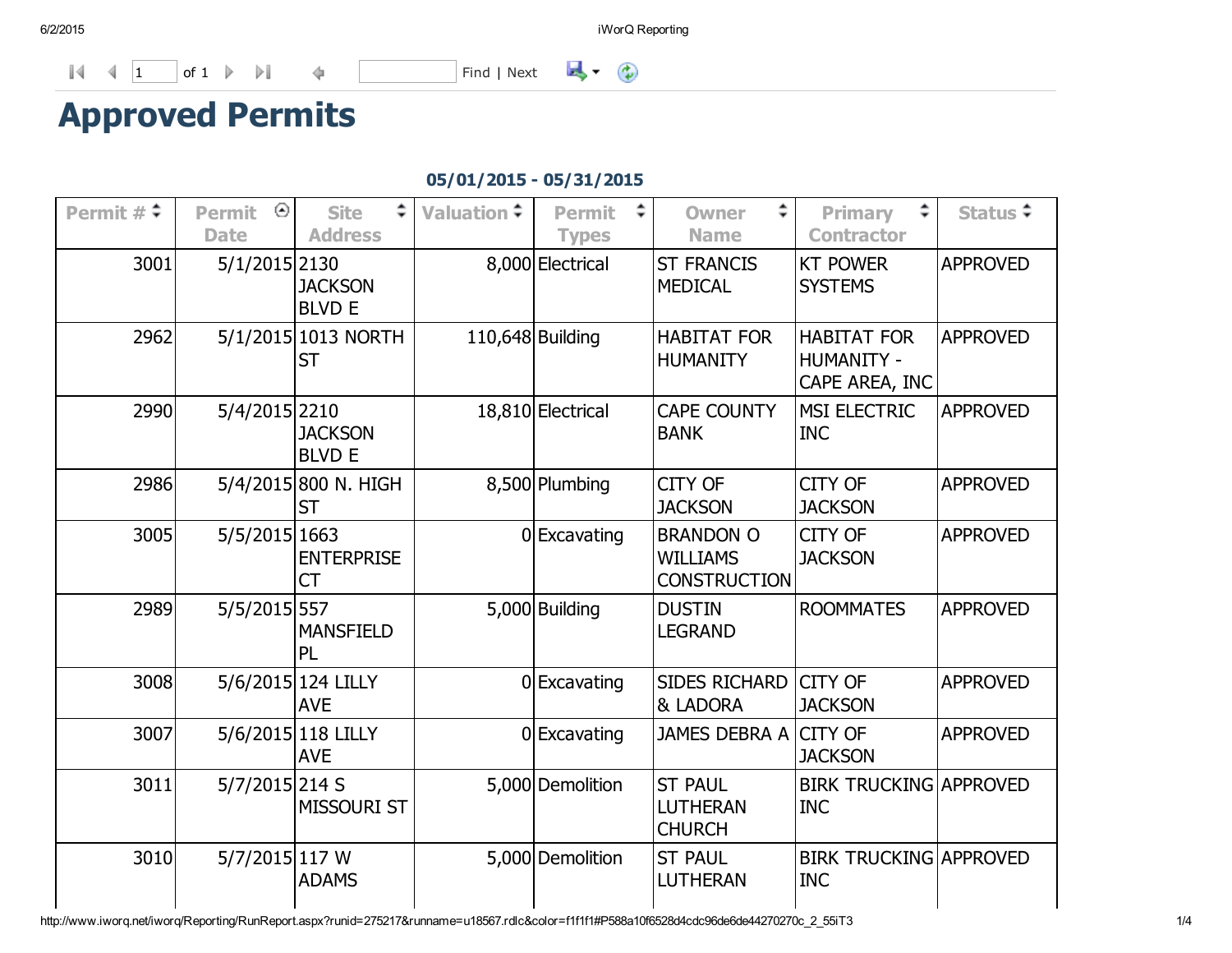6/2/2015 iWorQ Reporting

|      |                     |                                        |             |                  | <b>CHURCH</b>                                               |                                                           |                 |
|------|---------------------|----------------------------------------|-------------|------------------|-------------------------------------------------------------|-----------------------------------------------------------|-----------------|
| 2994 | 5/7/2015 1319       | <b>GREENWAY</b><br><b>DR</b>           |             | $2,213$ Building | <b>HOLZUM MARK</b><br>A & SUSAN K<br><b>UX</b>              | A-1 PORTABLE<br><b>BUILDINGS</b>                          | <b>APPROVED</b> |
| 2965 | 5/11/2015 1985      | <b>JACKSON</b><br><b>BLVD E</b>        | 10,000 Sign |                  | <b>MAEVERS</b><br><b>INVESTMENTS</b><br><b>LLC</b>          | <b>CANEDY SIGN &amp;</b><br><b>GRAPHICS</b>               | <b>APPROVED</b> |
| 3020 |                     | 5/12/2015 604 MORGAN<br>ST             |             | 0 Demolition     | <b>FARRIS SHERRY</b>                                        | 1SELF                                                     | <b>APPROVED</b> |
| 3019 |                     | 5/12/2015 OAKLAND DR                   |             | 1,700 Excavating |                                                             | MASTEC,<br><b>NORTH</b><br>AMERICA, INC                   | <b>APPROVED</b> |
| 3016 | 5/12/2015 347       | <b>HILLCREST</b><br><b>DR</b>          |             | 0 Excavating     | HAGER JEFFREY CITY OF<br><b>B &amp; LESLIE L UX JACKSON</b> |                                                           | <b>APPROVED</b> |
| 3013 |                     | 5/12/2015 707 ADAMS<br>ST <sub>W</sub> |             | $1,000$ Building | <b>HUFFMAN</b><br><b>ROBERT D &amp;</b><br><b>KARLA S</b>   | <b>STEVE COOK</b>                                         | <b>APPROVED</b> |
| 2978 | 5/12/2015 1607      | <b>ENTERPRISE</b>                      |             | 153,630 Building | <b>JACKSON</b><br><b>DRYWALL</b>                            | <b>JACKSON</b><br>DRYWALL CO,<br><b>LLC</b>               | <b>APPROVED</b> |
| 3000 | 5/13/2015 1621      | <b>ENTERPRISE</b><br>СT                |             | 159,830 Building | <b>SOUTHEAST</b><br><b>ELECTRIC</b>                         | <b>SOUTHEAST</b><br>ELECTRIC LLC                          | <b>APPROVED</b> |
| 2999 | 5/13/2015 1635      | <b>ENTERPRISE</b><br><b>CT</b>         |             | 163,065 Building | <b>SOUTHEAST</b><br><b>ELECTRIC</b>                         | <b>SOUTHEAST</b><br>ELECTRIC LLC                          | <b>APPROVED</b> |
| 3027 | 5/14/2015 124 LILLY | <b>AVE</b>                             |             | 1,000 Plumbing   | <b>SIDES RICHARD</b><br>& LADORA                            | <b>LANGFORD</b><br><b>MECHANICAL &amp;</b><br>SHEET METAL | <b>APPROVED</b> |
| 3026 |                     | 5/14/2015 323 ELM ST                   |             | 4,486 Building   | <b>BLANTON</b><br>TRAVIS B &<br><b>KATIE E ETUX</b>         | <b>PUTZ BACKHOE</b><br>SERVICE, LLC /<br>MICHAEL PUTZ     | <b>APPROVED</b> |
| 3025 | 5/14/2015 1030      | <b>CORINNE ST</b>                      |             | 3,940 Building   | <b>BROSHUIS</b><br>BERNARD J &                              | <b>PUTZ BACKHOE</b><br>SERVICE, LLC /                     | <b>APPROVED</b> |

http://www.iworq.net/iworq/Reporting/RunReport.aspx?runid=275217&runname=u18567.rdlc&color=f1f1f1#P588a10f6528d4cdc96de6de44270270c\_2\_55iT3 2/4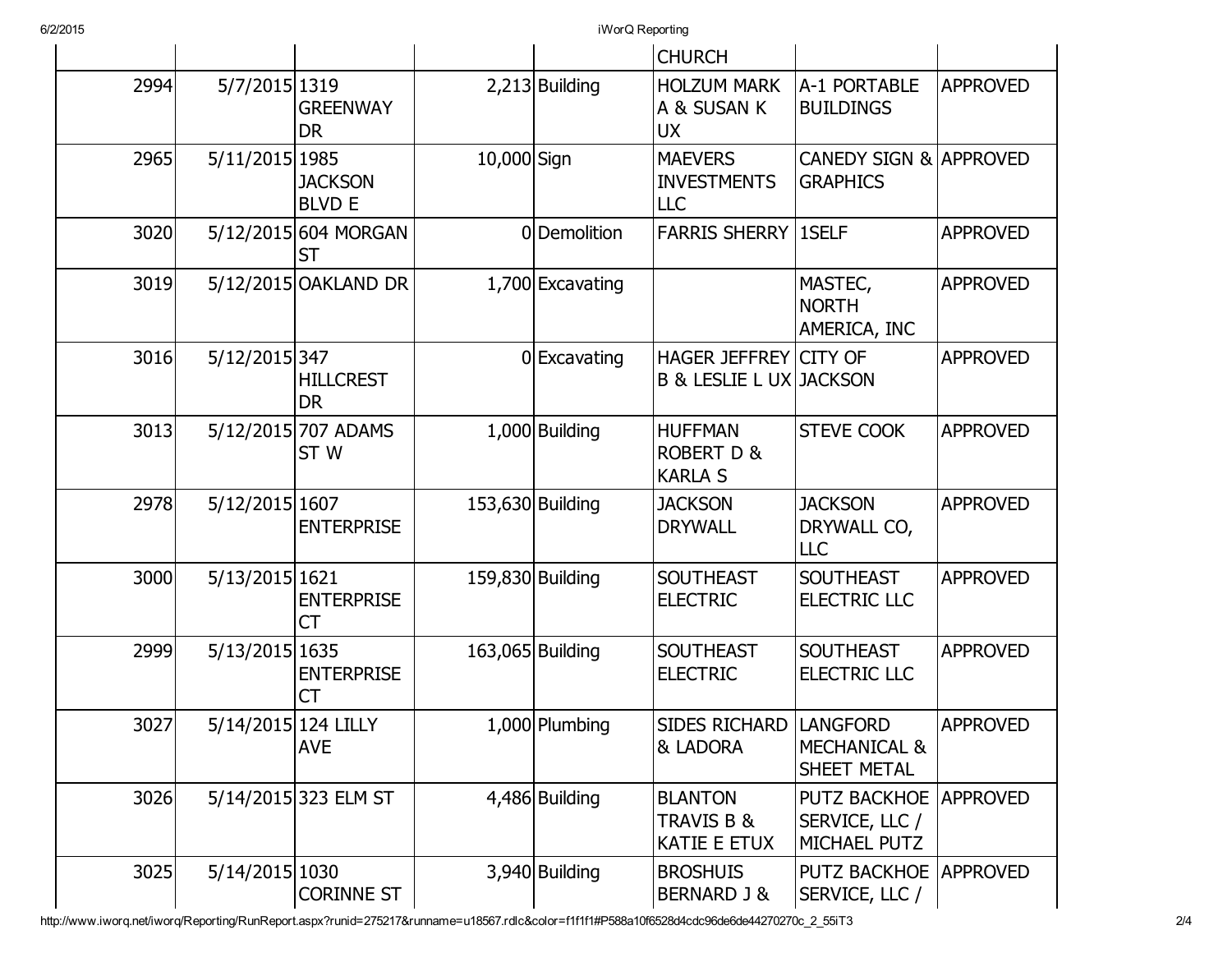6/2/2015 iWorQ Reporting

|      |                |                                   |                   | <b>JOHANNA</b>                                                         | MICHAEL PUTZ                                               |                 |
|------|----------------|-----------------------------------|-------------------|------------------------------------------------------------------------|------------------------------------------------------------|-----------------|
| 3017 |                | 5/14/2015 727 ANDREW<br><b>ST</b> | 1,200 Building    | <b>GOETSCH</b><br><b>KENNETH &amp;</b><br><b>DOROTHY UX</b>            | <b>TIMBER-LINK</b><br><b>CONSTRUCTION</b><br>/ TIM LINCOLN | <b>APPROVED</b> |
| 3009 |                | 5/14/2015 319 MORGAN<br><b>ST</b> | 100 Building      | MILLER JOHN E<br>& BEVERLY J UX                                        | 1SELF                                                      | <b>APPROVED</b> |
| 3004 | 5/14/2015 1206 | <b>REDBUD ST</b>                  | 4,900 Building    | <b>HESS LEONARD</b><br><b>G JR &amp; KAREN R FENCE CO</b><br><b>UX</b> | <b>BOOTHEEL</b>                                            | <b>APPROVED</b> |
| 3003 | 5/14/2015 1751 | <b>VOYAGER CT</b>                 | $3,145$ Building  | <b>JEFF AND KARA BOOTHEEL</b><br><b>JOHNSON</b>                        | <b>FENCE CO</b>                                            | <b>APPROVED</b> |
| 2998 |                | 5/14/2015 2501 RIDGE<br><b>RD</b> | 1,500 Building    | <b>HOBBS JOSEPH</b><br><b>R &amp; M</b><br><b>MICHELLE UX</b>          | <b>LINCOLN &amp;</b><br><b>MCBRIDE PAINT</b><br>& ALUMINUM | <b>APPROVED</b> |
| 2968 |                | 5/15/2015 725 HICKORY             | 25,000 Building   | <b>FARRAR DANIEL WIGGINS</b><br>S & CYNTHIA L                          | <b>CONCRETE,</b><br><b>TRAVIS</b>                          | <b>APPROVED</b> |
| 3031 |                | 5/18/2015 585 DONNA<br>DR N       | 2,500 Excavating  | <b>BALSMANN</b><br><b>DANE</b>                                         | <b>MURILLO CABLE APPROVED</b><br><b>LLC</b>                |                 |
| 3030 | 5/18/2015 2220 | <b>JACKSON</b><br><b>BLVD E</b>   | 1,660 Excavating  | <b>MCDONALDS</b><br><b>CORPORATION</b>                                 | <b>MURILLO CABLE APPROVED</b><br><b>LLC</b>                |                 |
| 3015 |                | 5/18/2015 3561 LEMING<br>LN       | 0 Building        | TIM ATES                                                               | 1SELF                                                      | <b>APPROVED</b> |
| 3014 |                | 5/18/2015 1409 LILAC<br>LN        | 151,460 Building  | <b>SCOTT</b><br><b>VANGENNIP</b>                                       | <b>VANGENNIP</b><br><b>HOMES, LLC</b>                      | <b>APPROVED</b> |
| 3012 | 5/18/2015 1221 | <b>TREVINO DR</b>                 | 3,200 Building    | <b>DARRIN AND</b><br><b>MEGAN MCCALL</b>                               | <b>J TURNER</b><br><b>CONSTRUCTION</b><br><b>LLC</b>       | <b>APPROVED</b> |
| 2985 |                | 5/20/2015 525 S. HOPE             | 10,000 Electrical | <b>CITY OF</b><br><b>JACKSON</b>                                       | <b>US TOWER</b><br><b>SERVICE</b>                          | <b>APPROVED</b> |
| 3035 | 5/21/2015 1038 | <b>HIGHLAND</b><br><b>DR</b>      | 895 Electrical    | <b>STONE SUSAN</b>                                                     | J WELCH<br><b>ELECTRICAL</b><br><b>SERVICES</b>            | <b>APPROVED</b> |
|      |                |                                   |                   |                                                                        |                                                            |                 |